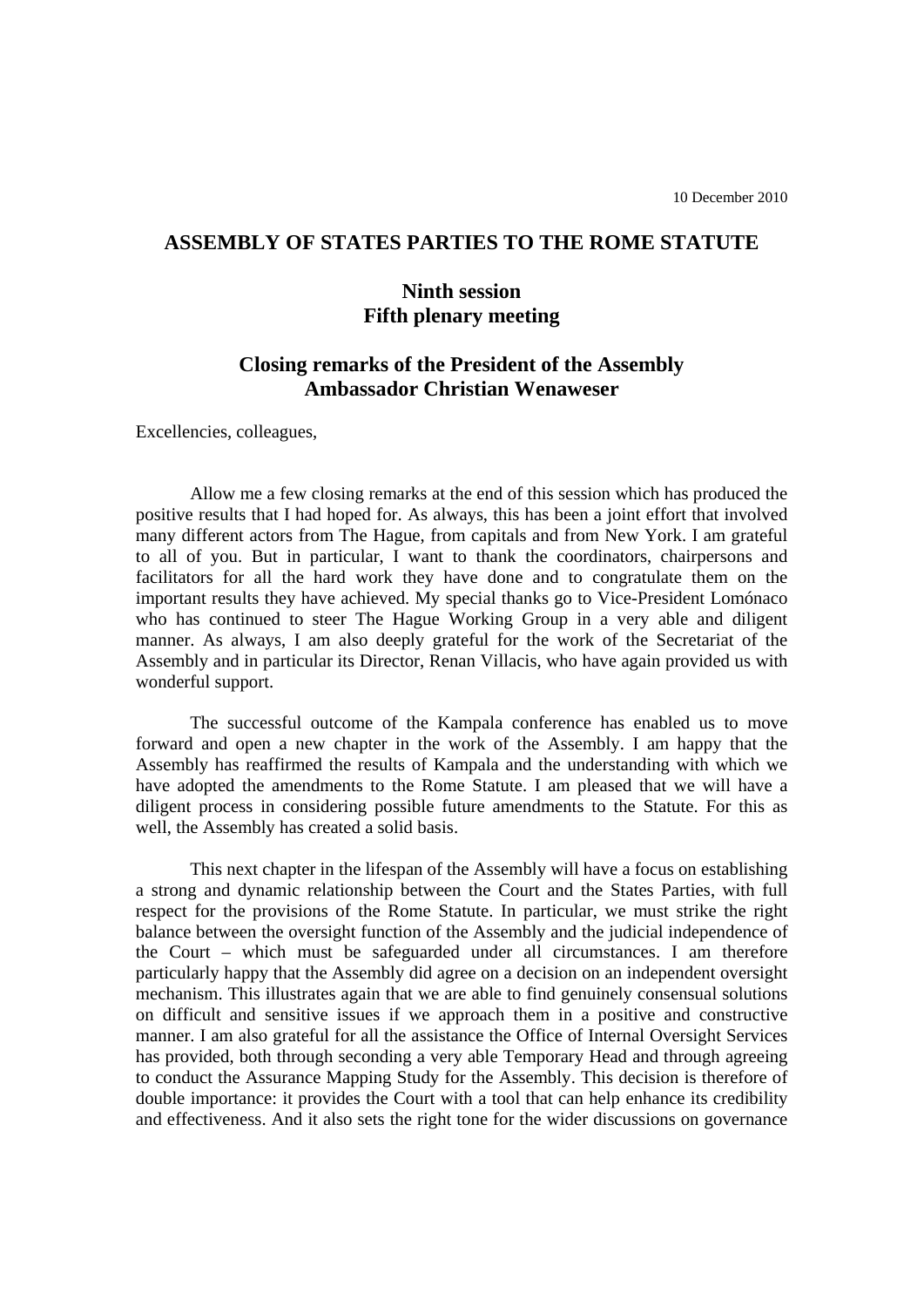that we will start engaging in, in the framework of the study group established by this Assembly. We must never forget that the Court and we as States Parties and the Court are partners in this great effort to end impunity for the most serious crimes under international law. This institution has the potential to bring about the most significant change in international relations. We have created that opportunity in Rome and must make a sustained effort, every day, to achieve this historic change.

It is important that we have found again a consensus on the Court's budget. I hope that the parameters of the future are clear: Fiscal responsibility, budgetary discipline, an ongoing effort to be cost-efficient and to expedite judicial proceedings with full respect for due process, combined with our continued commitment to provide the Court with all the necessary resources to carry out its functions assigned to it under the Rome Statute. We should also study the possibility of moving to a two-year budget cycle; the Court, for its part, should do all it can to produce a higher-quality budget document.

Money alone, however, will not make the Court effective. It is the cooperation of States that allows the Court to carry out its investigations and its judicial work. It must be clear that the Court receives overall very strong cooperation from States – and that this cooperation has also been instrumental in the arrests that have been carried out and in enabling the Court to reach the current stage of its judicial proceedings. But we must be prepared for situations of obvious non-cooperation that can be damaging to the Court. I am therefore pleased that the Bureau has been given a mandate to discuss mechanism to allow us to react in such situations.

As the Bureau is entering the last year of its term, enhancing cooperation is one of the big challenges we have ahead of us. In addition, we are facing the task of electing the persons that will shape the future of this institution in a lasting manner: the Chief Prosecutor and six new judges. If we have learned one thing from the past eight years it is that leadership is of decisive important. And I can therefore not emphasize enough how important these decisions will be. The Bureau has established a Search Committee in order to assist the Assembly to identify the best possible person to serve as the Prosecutor. This is a very important step, and I look forward to having the Committee in place before the end of the year.

Just as important is the election of the six new judges. I support the ongoing efforts, from civil society and others, to ensure the highest possible quality of the persons we will elect. The most important step in this process, however, is the stage of nominations. So I appeal to you, as States Parties, to nominate the best possible persons to serve as judges starting March 2012. And in particular to see to it that the Court will have highly qualified people who have the ability to manage and handle trials in an efficient and effective manner.

Two final words of thanks: First, to the United Nations Organization. Starting with the Secretary-General, the UN has given us as the Assembly and me personally – but also the Court - steadfast and strong support, in every respect – from logistics to the political I am very grateful for that.